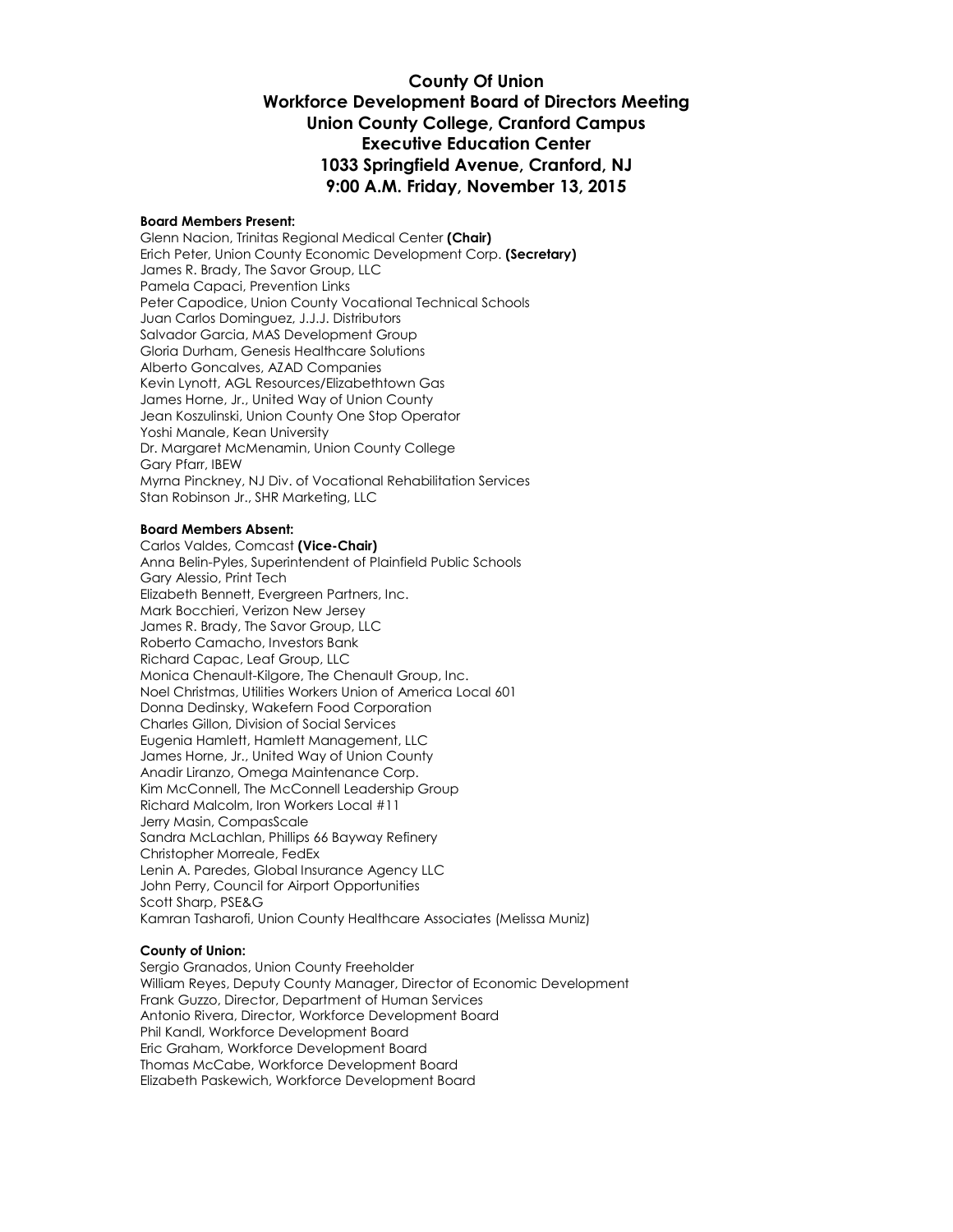#### **County Of Union Workforce Development Board of Directors Meeting Union County College, Cranford Campus Executive Education Center 1033 Springfield Avenue, Cranford, NJ 9:00 A.M. Friday, November 13, 2015**

#### **I. CALL TO ORDER**

The meeting was called to order by Workforce Development Board (WDB) Chairman Mr. Glenn Nacion at 9:10 a.m.

#### **II. OPEN PUBLIC MEETINGS ACT**

Ms. Elizabeth Paskewich read the Open Public Meetings Act Statement.

#### **III. ROLL CALL**

Ms. Elizabeth Paskewich conducted the Roll Call.

#### **IV. APPROVAL OF THE SEPTEMBER 18, 2015 MEETING MINUTES**

Mr. Stan Robinson made a motion to approve the September 18, 2015 Meeting Minutes as presented. It was seconded by Mr. Gary Pfarr and carried unanimously.

## **V. WDB DIRECTORS REPORT**

Mr. Antonio Rivera, Director, Workforce Development Board, presented the Board with the Workforce Development Board Directors Report.

- A. WDB Directors Report
	- 1. Cost Allocation Plan

Mr. Rivera introduced the WDB Cost Allocation Plan. This plan was written to establish methods and procedures by with the WDB and American Job Center to allocate costs to the funding sources. The Cost Allocation Plan addresses:

- How does the organization assign staffing cost?
- How does the organization assign operating expenses to funding sources?
- How does the organization assign training costs to funding sources?

To address staffing costs the Board approved Resolution 04-2015 at the September 18, 2015 WDB meeting. This Resolution approved the use of the New Jersey State approved Time Allocation & Salary Certification form to be used by all staff utilizing WDB related funding.

> Dialogue included monitoring and evaluating WFNJ vendor performance. Discussion included how to minimize barriers and increase engagement with the high priority population. Ms. Pamela Capaci mentioned that it is often regulatory barriers that prevent a client from accessing all the support services they need to make them successful. She reiterated that the system of care isn't coordinated properly.

2. Budget Summary Format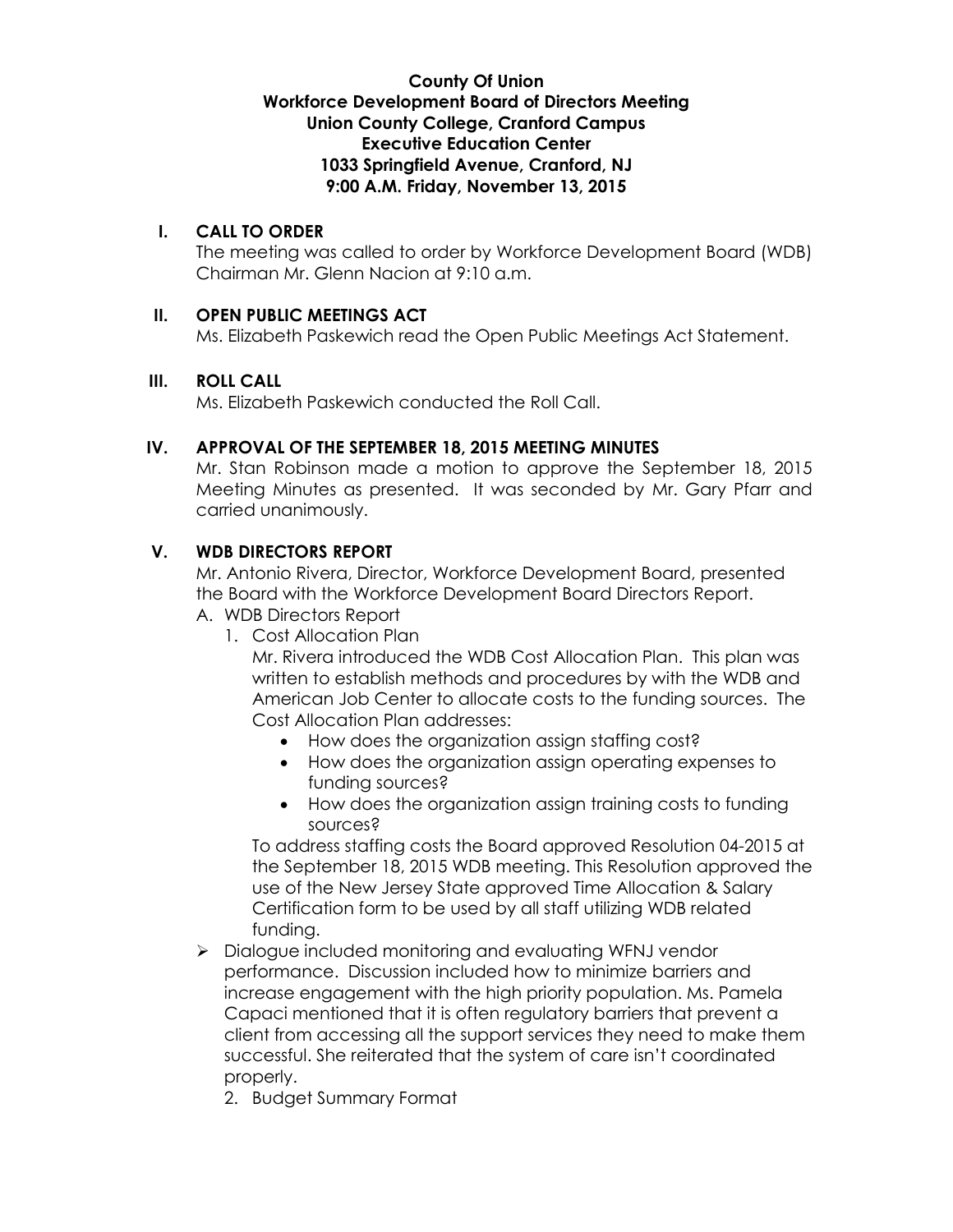Mr. Rivera ensured an updated budget report would be provided at every WDB meeting. The WDB is working on simplifying this report to make it easy to read, interpret, and understand.

3. Pending Request for Proposals The WDB will potentially have three WIOA funded RFP's released shortly. They include: \$700,000 Adult & Dislocated Worker On the Job Training

Soft Skills Job Development

\$60,000 In School Youth Training and Job Placement \$580,000 Out-of-School Youth Training and Job Placement Development of RFP is currently in process and release date is pending. This process has been delayed due to regulatory changes and development of the Youth Strategic Plan. We anticipate 2016 obligations will include a 15-18 month contract period.

4. WDB Recertification

The WDB has started to prepare for the 2017-2019 WDB Recertification. The current certification encompasses 2014-2016. The Re-Certification process will not be as rigorous as we have been adapting to new programs and policies as they have evolved. The required SETC re-Certification process has not been published to date, and we will keep the Board included on any updates as they are released.

5. 2016 WDB Goals

Systems Synchronicity is on the fore front for 2016. Goal is to increase dialogue and communication for all programs, harmonize the process creating an evolved Job Center.

- B. Workforce Innovation Business Center Report, September- November 2015 Mr. Isaias Rivera provided the WDB with an update regarding WIBC Employer Partnerships and current Job Orders. He first thanked the American Job Centers for their help and coordination. The most recent employer partnership involved Marshalls. To date the WIBC Center has:
	- 1101 Job Orders
	- 396 Job Orders Filled
	- 628 Jobs year to date

Dialogue from Mr. I. Rivera's report included:

- WDB Board Member, Ms. Pamela Capaci, inquired as to the population and demographics of those hired, questioning if those being placed are part of the priority population.
- $\triangleright$  Mr. I. Rivera responded that while he does not have specific demographics at this time, due to case management he can ensure these clients were "in need" clients.
- Freeholder Granados asked what employer feedback is like and if the WIBC is referring all clients to support services.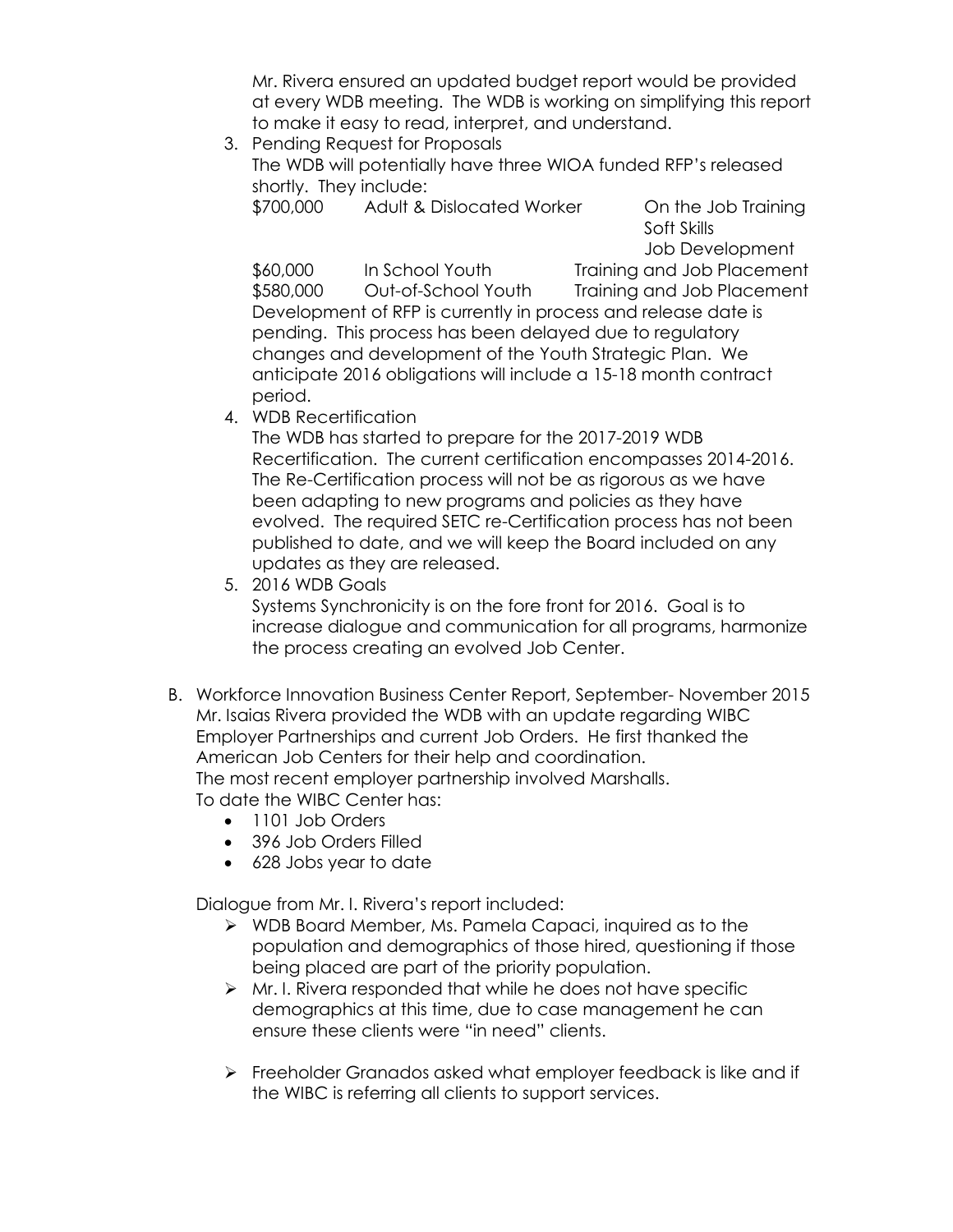- Mr. I. Rivera elaborated on WIBC employer interaction and the positive feedback he has received from employers to date. He indicated many employers have approached him with additional employment opportunities due to their positive initial experience. Mr. I. Rivera explained that all clients are evaluated by a case manager and are referred to the American Job Center for support services if needed.
- $\triangleright$  Mr. William Reyes inquired to the typical client process, how long from when they walk in to the WIBC till they obtain employment? He also questioned if this facility is for Union County Residents only, or if it was open to anyone.
- Mr. I. Rivera explained that the WIBC is open to all individuals, not just Union County residents. The client process varies by client depending on need, but the turnaround is quick.
- $\triangleright$  Discussion from the Board continued as to how we can target Union County residents and to ensure our residents are priority. Hugh Caulfield explained that any job order placed in Jobs4Jersey are shared statewide, he mentioned the Employment Workshops would target the specific population that the WIBC would benefit. He also discussed the Job Connection Bulletin which is put together through Union County College. The Bulletin includes any employment and training activities throughout the county, including the One Stops. Local businesses can also post employment opportunities to directly target local unemployed. Clients can be added to the email list to be emailed it weekly and the hard copy is available in the American Job Centers. Focus needs to be Union County residents. Clients are referred to the WIBC through word of mouth and social media campaigns.
- $\triangleright$  It was also mentioned that the average wage from WIBC employment opportunities is \$10.50-\$11.00 per hour.
- C. Quantitative Report

Mr. Philip Kandl provided the Quarterly American Job Center Performance/Common Measures report. As of September 30, 2015 the County of Union is meeting Adult Retention, Dislocated Worker Retention, and Dislocated Worker Average Earnings Measures. The other five measures are not currently passing. Freeholder Granados inquired to what we could do to improve these measures. Mr. Jean Koszulinski, Director, Union County American Job Clubs, indicated he will discuss that in the American Job Centers Directors Report.

## **VI. AMERICAN JOB CENTERS- Directors Report**

Jean Koszulinski, Director, Union County American Job Centers, presented the American Job Centers Directors Report.

*a. Quantitative Report*

Mr. Jean Koszulinski addressed the Common Measures Report as outlined by Philip Kandl. He explained that only 10% of funding is released in September the remainder is released in October. It is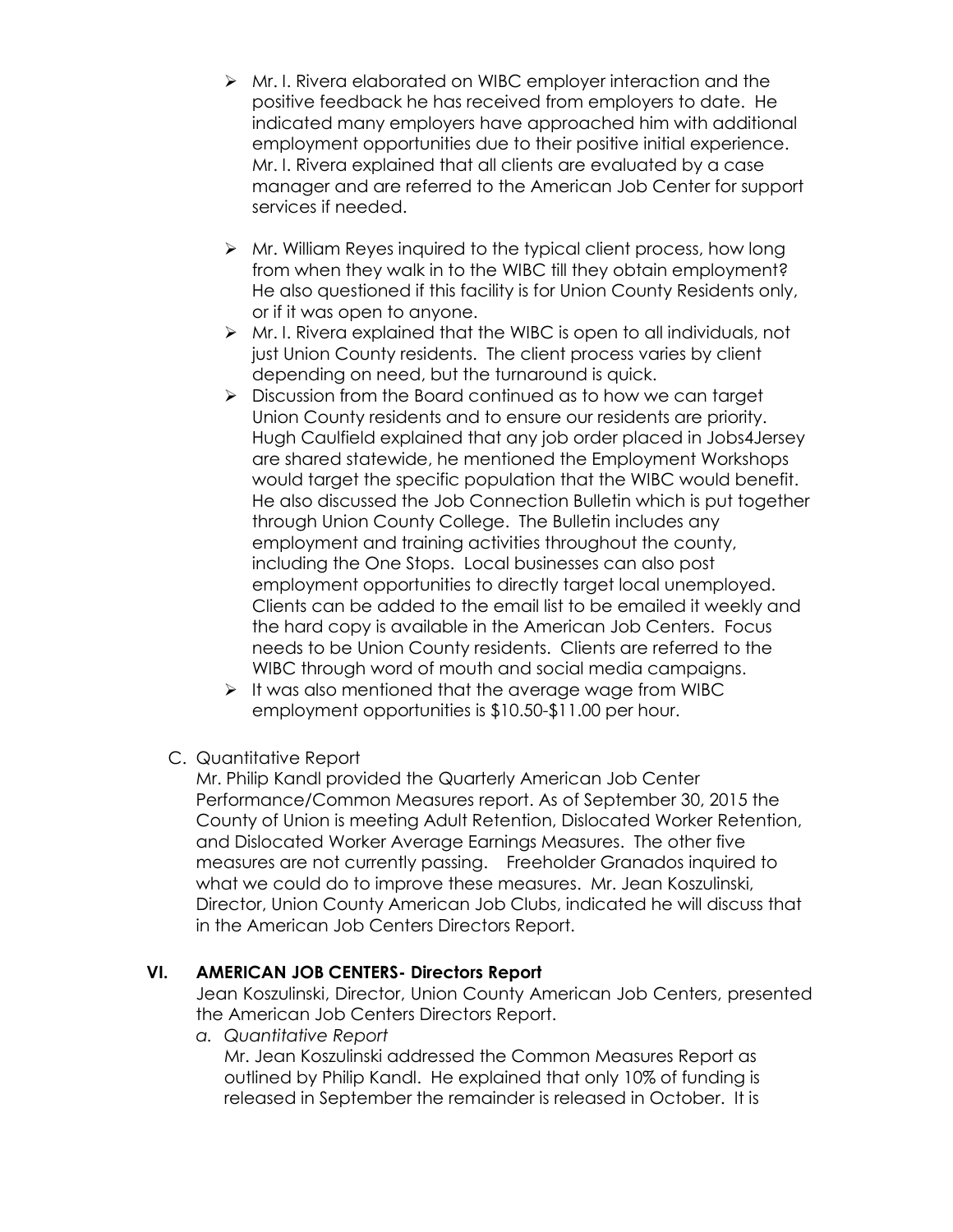anticipated that next quarter will see a change in Performance Measures due to the increase in participants.

*b. Veteran Services*

Freeholder Granados asked how the Veteran population is served, how many have been seen as well as how many have been placed. Mr. Koszulinski explained those figures are tracked and that Employment Services through the State has a Veteran Representative that specifically aids veterans seeking employment and training.

*c. WIBC Referral System*

Mr. Jean Koszulinski informed the Board about increased communication and meetings with the Workforce Innovation Business Center. This increase in communication will aid in ensuring all clients who participate in WIBC programs and services are entered into AOSOS and being tracked accordingly. This will enable all Performance Data to accurately reflect the success of all Union County programs. Data from previous quarters will be provided to compare adjustments.

*d. Plainfield Unemployment & DVRS closure*

As of October 19, 2015 the Unemployment and DVRS offices housed in the Plainfield American Job Center closed. Clients are now referred to the Newark, Somerville, or Elizabeth offices. Self-Help stations (phone and computers) are available in the Plainfield One Stop to help any customers in need of Unemployment assistance. State Employment Services and County One Stop services are still operating. The closure did affect our Workforce Learning Link which will be relocated to the 1st Floor of the building as well as Orientation space. The new 1st Floor WLL will be self-contained and will be accessible through an outside entrance. This is beneficial as it will help with goals of expanding hours to be more available to clients. If enough space is available hopes are to create a Youth Center. The One Stop can be intimidating to youth, having a dedicated space could help increase services to this population.

Freeholder Granados inquired if there was any transportation available for Plainfield One Stop clients to the Elizabeth One Stop. It was determined that Human Services does have a 15 passenger van that is available for client transportation.

- *e. Heldrich Study/Federal Review*  Mr. Koszulinski discussed the improvements currently addressing issues discussed in the Heldrich Study and Federal Review.
	- One Stop partners are now meeting on a weekly basis to discuss, plan, and implement continued One Stop integrated services, leading to a more user friendly facility.
	- Increased client confidentiality
	- Created and implemented staff One Stop Manual. This manual is a tool for staff to learn all programs and functions of the One Stop.
	- Emphasis has been made on staff training, including the possibility of six sigma training

Handouts provided: Calendar, Activity Status Report, Participant numbers, Orientation report.

We continue to improve and strive for success.